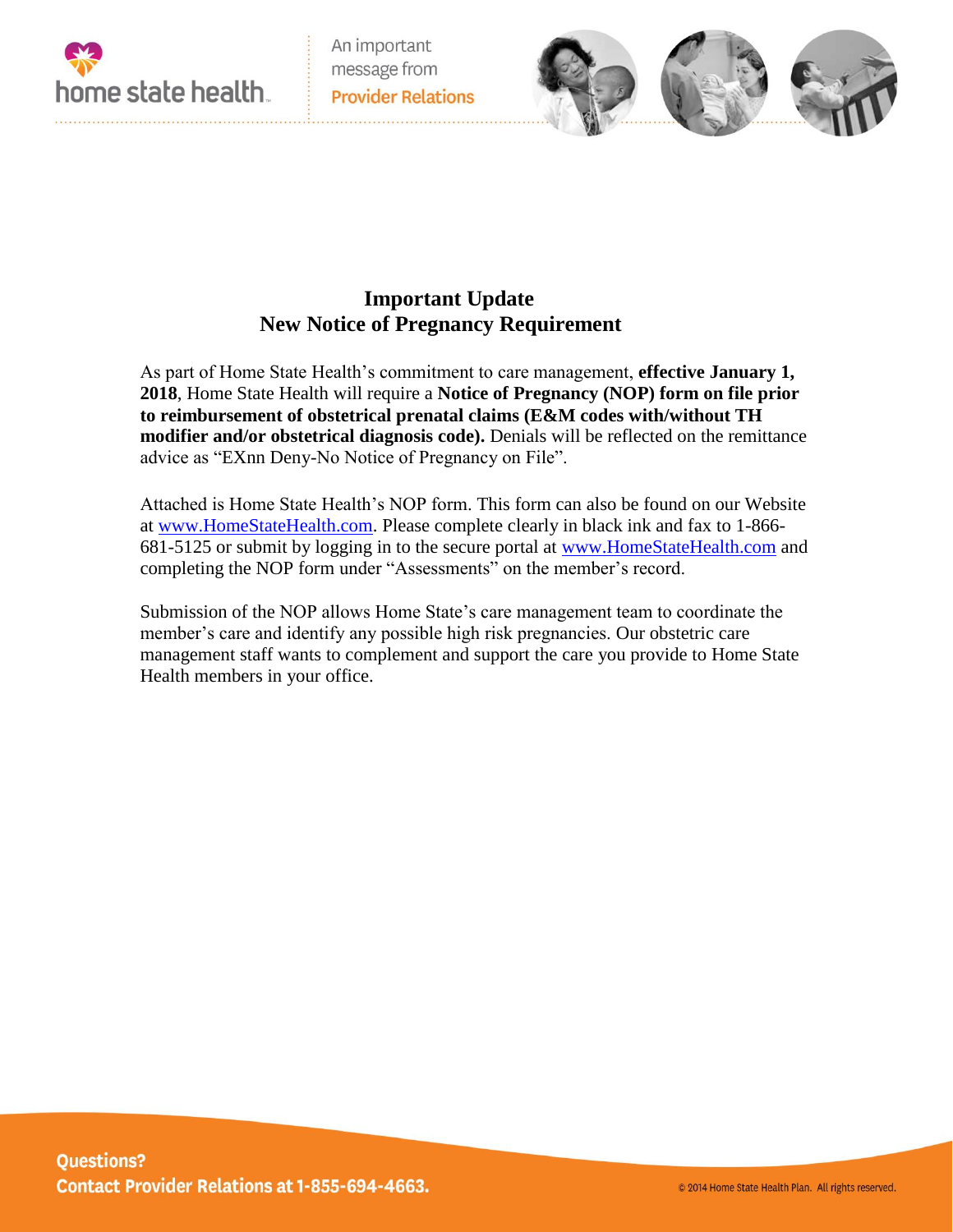## Notification of Pregnancy Form



The earliest possible completion of this form allows us to best use our resources and services to help you and your patient achieve a healthy pregnancy outcome. **Please complete clearly in black ink and fax to: 1-866-681-5125.** 

| <b>MEMBER INFO</b>                                                                                                                   | *Required Field                     |                  | Member ID*                                                   |                                             |  |
|--------------------------------------------------------------------------------------------------------------------------------------|-------------------------------------|------------------|--------------------------------------------------------------|---------------------------------------------|--|
| Last Name*                                                                                                                           |                                     |                  | First Name*                                                  |                                             |  |
| DOB* (mmddyyyy)                                                                                                                      | Mailing Address                     |                  |                                                              |                                             |  |
| City                                                                                                                                 |                                     |                  | State<br>Zip                                                 |                                             |  |
| Home Phone                                                                                                                           |                                     |                  | Cell Phone                                                   |                                             |  |
| Email Address                                                                                                                        |                                     |                  |                                                              |                                             |  |
| Primary Insurance (for mom or baby) other that Medicaid? Yes $O$ No $O$                                                              |                                     |                  |                                                              |                                             |  |
| Due Date* (mmddyyyy)                                                                                                                 |                                     |                  | Date of last Chlamydia Screening: (mmddyyyy)                 |                                             |  |
| Date of first Prenatal Visit (mmddyyyy)                                                                                              |                                     |                  | Date of last Pap Smear (mmddyyyy)                            |                                             |  |
| Race/Ethnicity (fill in all that apply) White $O$ Black/African American $O$ Hispanic/Latina $O$ American Indian/Native American $O$ |                                     |                  |                                                              |                                             |  |
| Hawaiian/Pacific Islander $\bigcirc$<br>Asian <b>U</b>                                                                               | Other $\overline{O}$ Please specify |                  |                                                              |                                             |  |
| Preferred Language (if other than English)                                                                                           |                                     |                  |                                                              |                                             |  |
| Number of Full Term Deliveries                                                                                                       |                                     |                  | Number of Stillbirths                                        | Height                                      |  |
| Number of Preterm Deliveries                                                                                                         |                                     | Enrolled in WIC? | YesO NoO                                                     | Pre-Pregnancy Weight                        |  |
| Number of Miscarriages/Abortions                                                                                                     |                                     |                  | Planning to breastfeed? Yes $\overline{O}$ No $\overline{O}$ | Pre-Pregnancy BMI                           |  |
| <b>Pregnancy risk assessment</b>                                                                                                     |                                     |                  |                                                              |                                             |  |
| Are any of the following risk factors present?* If there are no known risk factors, please fill in here $\bigcirc$                   |                                     |                  |                                                              |                                             |  |
| History (fill in all that apply):                                                                                                    |                                     |                  |                                                              | Current Pregnancy (fill in all that apply): |  |
|                                                                                                                                      |                                     |                  |                                                              |                                             |  |
|                                                                                                                                      |                                     |                  |                                                              |                                             |  |
|                                                                                                                                      |                                     |                  | Shortened Cervix $\leq$ 23 weeks this pregnancy? $\bigcup$   |                                             |  |
|                                                                                                                                      |                                     |                  | Length                                                       |                                             |  |
|                                                                                                                                      |                                     |                  |                                                              |                                             |  |
|                                                                                                                                      |                                     |                  |                                                              |                                             |  |
|                                                                                                                                      |                                     |                  |                                                              |                                             |  |
|                                                                                                                                      |                                     |                  | Triplets? $\overline{O}$<br>$Twins$ ?                        | Discordant? $\bigcirc$                      |  |
|                                                                                                                                      |                                     |                  |                                                              |                                             |  |
|                                                                                                                                      |                                     |                  |                                                              |                                             |  |
|                                                                                                                                      |                                     |                  | BMI <20 or poor weight gain this pregnancy? $\bigcup$        |                                             |  |
|                                                                                                                                      |                                     |                  |                                                              |                                             |  |
|                                                                                                                                      |                                     |                  |                                                              |                                             |  |
|                                                                                                                                      |                                     |                  |                                                              |                                             |  |
| HIV positive? $\overline{O}$ HIV negative? $\overline{O}$ Testing refused? $\overline{O}$                                            |                                     |                  | List                                                         |                                             |  |
|                                                                                                                                      |                                     |                  | Current STD? $\bigcirc$ List                                 |                                             |  |
|                                                                                                                                      |                                     |                  | Current tobacco use? $O$ Amount                              |                                             |  |
|                                                                                                                                      |                                     |                  | Current alcohol use? O Amount                                |                                             |  |
|                                                                                                                                      |                                     |                  |                                                              |                                             |  |